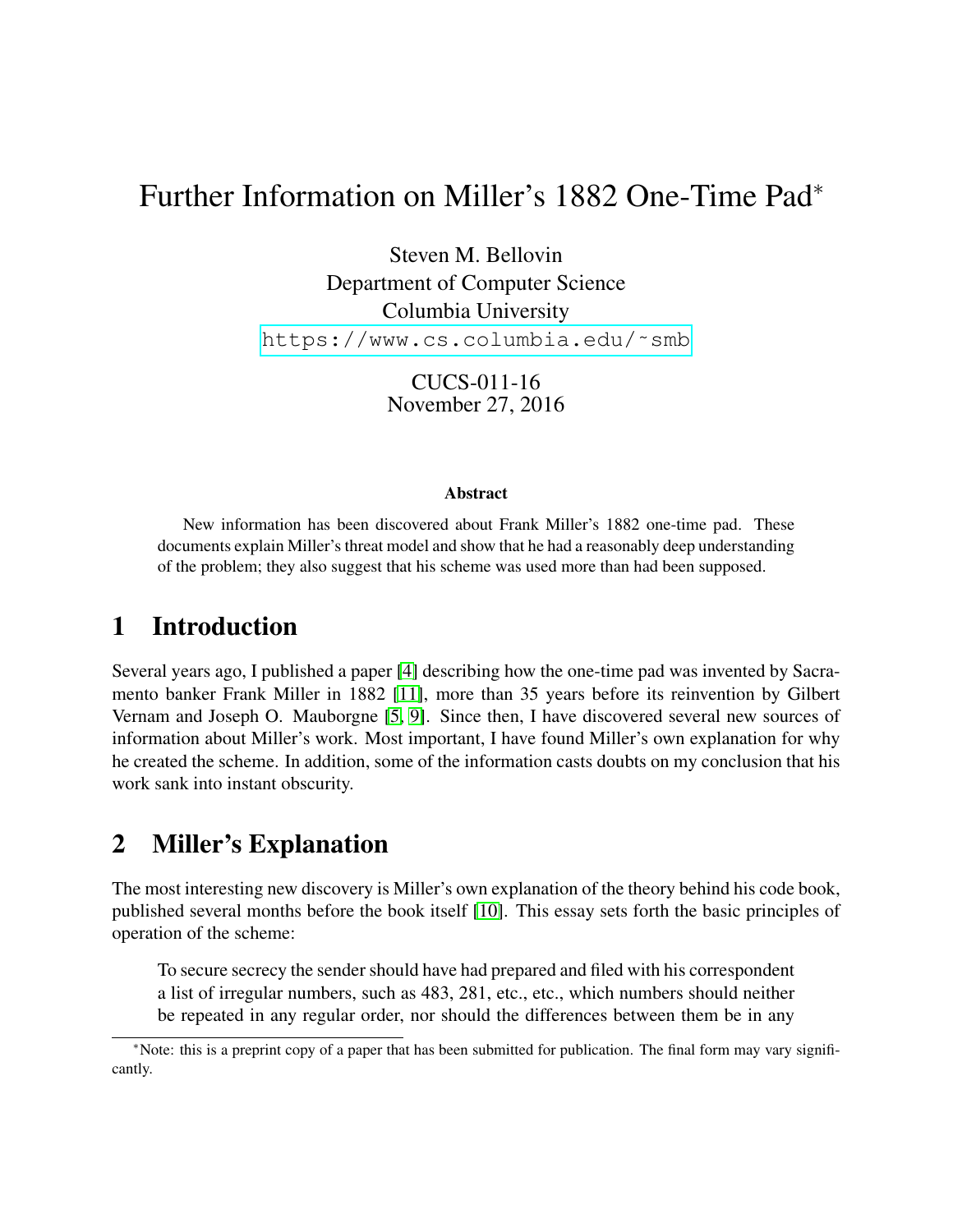regular ratio. Furthermore, when one of these numbers has been used it should always be canceled for further use, so that the list may always show what number is next in order for use.

Miller had two threat models in mind. First, he was concerned about book-breaking based on probable plaintext derived from parallel telegrams:

If the possessor shall desire to telegraph, "Pay John Jones one hundred dollars," he can take for each of these words, except the proper nouns, the corresponding cipher word. If the [telegraph] operator has to send at the same moment an English dispatch from Smith to Jones, stating that an order is on the way to pay him one hundred dollars, then is the secrecy of the cryptogram dissolved, and furthermore the operator is ready to examine the next telegram in cipher and endeavor to ascertain if the same cipher word is used for "Pay," as in the first telegram. Proceeding thus, day after day, he can detect word after word unless the owner of the code shall change his system often.

Miller was also very concerned about the integrity of messages, and in fact anticipated active attacks:

Furthermore, such telegrams should contain passwords to satisfy the receiver that some shrewd villain has not cut the line just out of town and woven the ends into his surreptitious Morse instrument, thus enabling him to issue forged telegrams and direct payments to a confederate.

It also seems that he felt that telegraph operators were the most likely attackers, and that some such attacks had in fact occurred: "Great credit is due to the [telegraph] operators for their faithfulness. Few frauds have been committed by them, although they can easily decipher such ciphers by a little investigation."

Miller seemed to anticipate Friedman's argument for the absolute security of the one-time pad compared with how a conventional cipher's cryptanalysis can be confirmed [\[5,](#page-5-2) [8\]](#page-5-5): "a tentative decipherment of a few letters in one message can be proved or disproved by the application of the resultant key letters to the homologous letters of the other cipher message." Miller's take was similar: "The detection of one telegram by means of parallel English messages will give no clue to past or future messages" and "no dispatch shall give a clue to any other, although all the dispatches may contain the same words."

Finally, Miller understood the point-to-point nature of communications using a one-time pad: "We sill suppose that ten bankers have each such a book, and that one has sent to each of the remaining nine separate lists of 'shift numbers,' and that the others have followed the same plan."

Interestingly, his article says nothing about randomness. He clearly understood the need for non-repetition, because repetition is at the heart of the attack he describes. However, he gives us no clue why he wrote that the "numbers should neither be repeated in regular order, nor should the differences between them be in any regular ratio."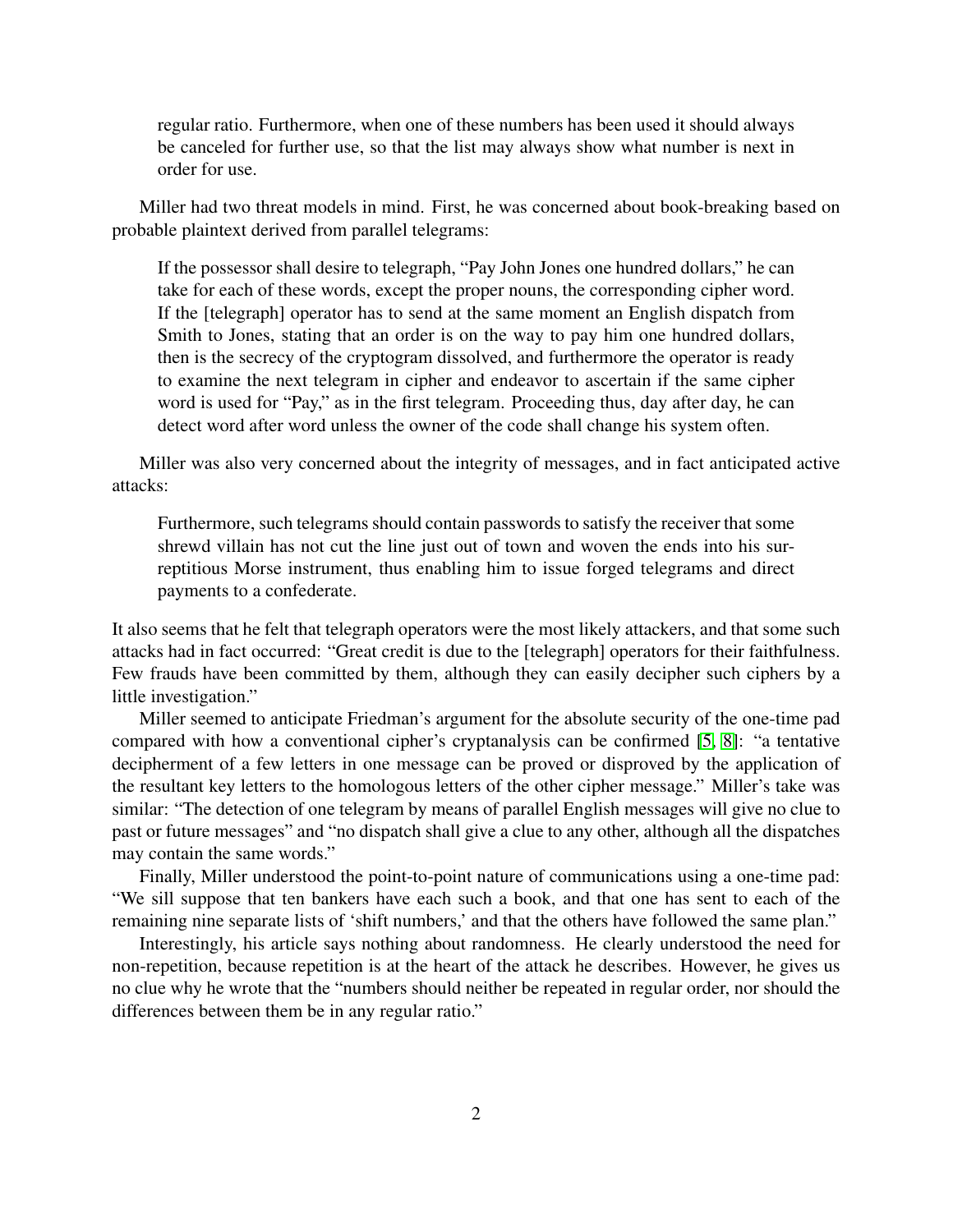SPECIAL LIST BETWEEN THE HOLDER OF THIS BOOK AND

<span id="page-2-1"></span>Figure 1: The extra-word list in the Library of Congress and University of Chicago library's copies of Miller's book.

## 3 Obscurity?

In [\[4\]](#page-5-0), I argued that it was unlikely that Miller's system had ever seen any real use. Issues included the lack of any provision for indicators as well as his clumsy rekeying instructions; in addition, C.F. Crocker, the vice president of the Southern Pacific Railroad, was listed as a holder of Miller's code but used a different and inferior confidentiality code [\[3\]](#page-5-6). A comparison of two of the three known extant copies of Miller's codebook casts doubt on my conclusion.<sup>[1](#page-2-0)</sup>

Most telegraph codebooks had a list of blank extra words; Miller's was no exception, but his was unusual (Figure [1\)](#page-2-1). I wrote:

Miller, by contrast, provided about 20 pages of pair-wise lists of extra words; each such page was intended for correspondence with a different individual. This clearly shows his orientation towards point-to-point communication, rather than one-to-many or many-to-many. Any realistic use of one-time pads would indeed require point-topoint messaging.

However, the New York Public Library's copy is different: it has a conventional list of extra words (Figure [2\)](#page-3-0). Clearly, there were two different printings or editions; this is unlikely to have happened for a book that was never used.

It is uncertain which version is older, though it seems likely that the Library of Congress has the original one because of the requirements of the copyright law of the time: new works were required to be deposited within 10 days of publication [\[7\]](#page-5-7). This copy has a copyright stamp dated September 12, 1882, consistent with the reviews published a month later. Furthermore, the NYPL copy has an extra list of recipients. Miller would not have wanted to delete a list like that; if nothing else, it was good advertising, as well as more assurance of the utility of the codebook.

On the other hand, it is hard to understand why the separate point-to-point lists of extra words would have been deleted in favor of a single list. Possibly, customers did not understand the point, though even that would argue that there was a customer base.

<span id="page-2-0"></span><sup>&</sup>lt;sup>1</sup> The University of Chicago copy is in poor condition and I have not seen it. However, inquiries via the librarian suggest that it is similar to the Library of Congress copy; in particular, it does not have the extra list of recipients.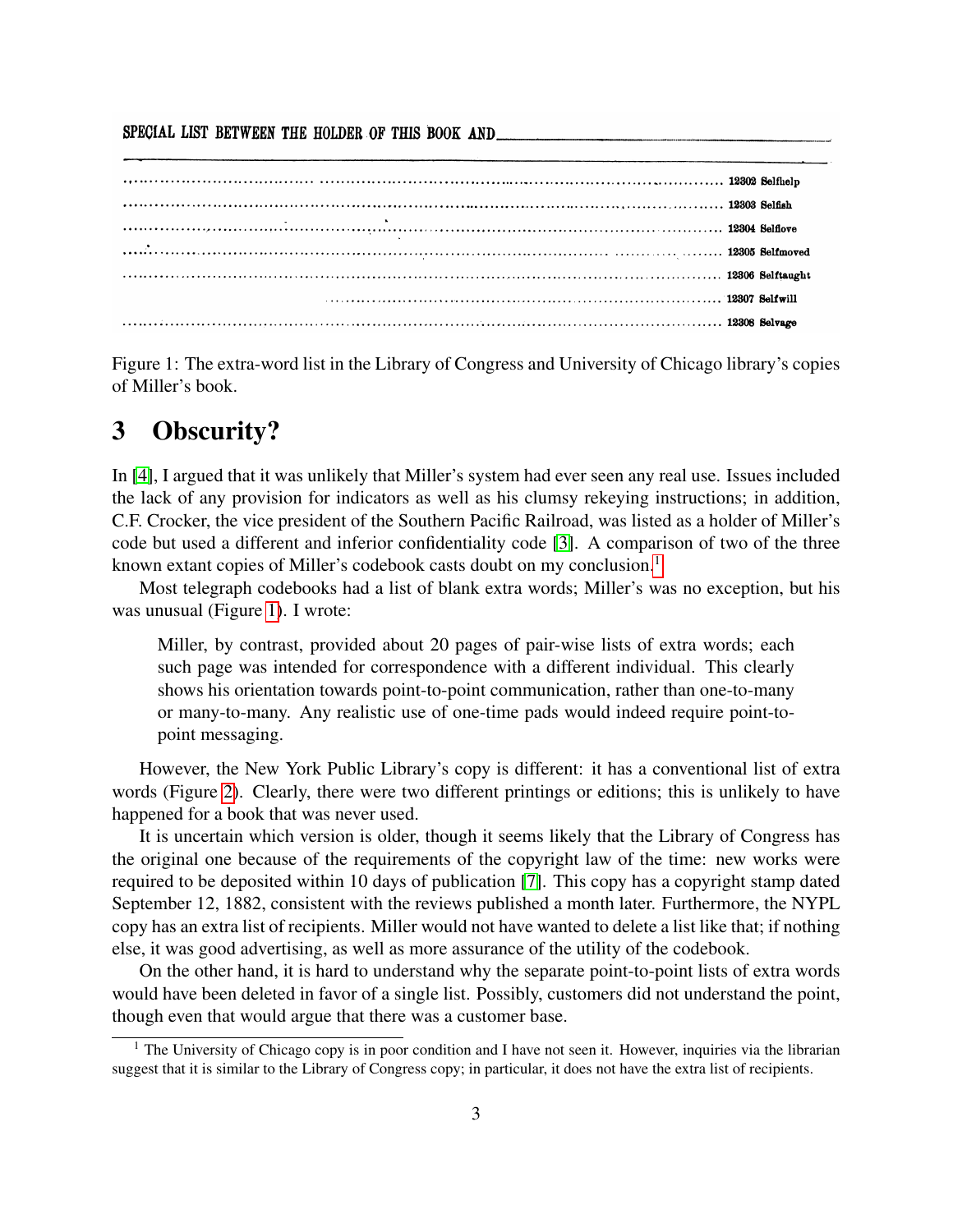|                  |                  | EXTRA CIPHER-WORDS. |                 |                  |                 |
|------------------|------------------|---------------------|-----------------|------------------|-----------------|
|                  |                  |                     |                 |                  |                 |
| 12302 Selfhelp   | 12372 Shadeless  | 12442 Shoulder      | 12512 Sincerity | 12582 Slovenly   | 12652 Socialism |
| 12303 Selfish    | 12373 Shadiest   | 12443 Shouted       | 12513 Sinecures | $12583$ Slowly   | 12653 Societies |
| 12304 Selflove   | 12374 Shading    | 12444 Shovelled     | 12514 Sinewy    | 12584 Sluggard   | 12654 Socinian  |
| 12305 Selfmoved  | 12375 Shadowy    | 12445 Showbox       | 12515 Sinful    | 12585 Sluggishly | 12655 Socratic  |
| 12306 Selftaught | 12376 Shafthorse | 12446 Showbread     | 12516 Singers   | 12586 Sluices    | 12656 Sodality  |
| 12307 Selfwill   | 12377 Shagreen   | 12447 Showcase      | 12517 Singular  | 12587 Slumbering | 12657 Softening |
| 12308 Selvage    | 12378 Shaketh    | 12448 Showers       | 12518 Sinkhole  | 12588 Slumberous | 12658 Softest   |
| 12309 Semaphore  | 12379 Shaking    | 12449 Showily       | 12519 Sinless   | 12589 Slushy     | 12659 Softness  |
| 12310 Semblance  | 12380 Shallowest | 12450 Shrapnel      | 12520 Sinuosity | 12590 Sluttish   | 12660 Soiled    |
| 12311 Semiannual | 12381 Shambles   | 12451 Shrewd        | 12521 Sinuous   | 12591 Slyboots   | 12661 Sojourner |
| 12312 Semibrief  | 12382 Shamefaced | 12452 Shrewdly      | 12522 Sirloin   | 12592 Smacking   | 12662 Solaced   |
| 12313 Semicircle | 12383 Shameful   | 12453 Shrewish      | 12523 Sirocco   | 12593 Smartest   | 12663 Soldered  |
| 12314 Semicolon  | 12384 Shameless  | 12454 Shrewmouse    | 12524 Sister    | 12594 Smarting   | 12664 Soldier   |

 $-$  95  $-$ 

<span id="page-3-0"></span>Figure 2: The extra-word list in the New York Public Library's copy of Miller's book.

At least two publications [\[1,](#page-5-8) [2\]](#page-5-9) carried reviews of Miller's book. The *New-York Tribune*'s review quite rightly focused on the security aspects of his code:

He has devised therefore a scheme in which the meaning of the arbitraries *[sic]* is continually shifting. There is nothing new in that; but he has improved upon his predecessors by contriving not merely that the meaning of the ciphers shall be variable, but that the key for translation shall also vary with every word. A fortunate guess at the meaning of part of a dispatch would give no clew, in this system, to the meaning of the rest, nor any help in reading other dispatches between the same persons.

The review spoke of the additives as "chosen at random," even though Miller himself never used that word.

The article went on to say, "Obviously it is impossible to translate this cipher without the list of shift-numbers [additives], and so long as that is kept safe the system *seems* to afford absolute security" (emphasis added). It concluded, "We have examined a great many codes and this is the safest with which we are acquainted." It is fair to doubt that a general newspaper's telegraph code reviewer was an expert cryptanalyst (and the level of cryptologic knowledge in the U.S. at the time was quite pitiful); still, the reviewer did grasp the essence of Miller's scheme's confidentiality properties.

The other known review, in the *Banker's Magazine and Statistical Register*, is shorter and focuses somewhat more on the "test words"—authentication codes—in Miller's scheme. It does speak of security: "a feature which *seems* to render impossible forgery, or deciphering by any one except the correspondent holding the key" (emphasis added). It did not explain the cryptography as clearly as did [\[2\]](#page-5-9), but instead pointed to Miller's own article [\[10\]](#page-5-4).

## 4 Conclusions

If Miller's codebook was more secure than anything else and wasn't ignored, why did it fade into obscurity? Why was the concept of random, never-reused additives lost for more than 35 years? There are three reasons.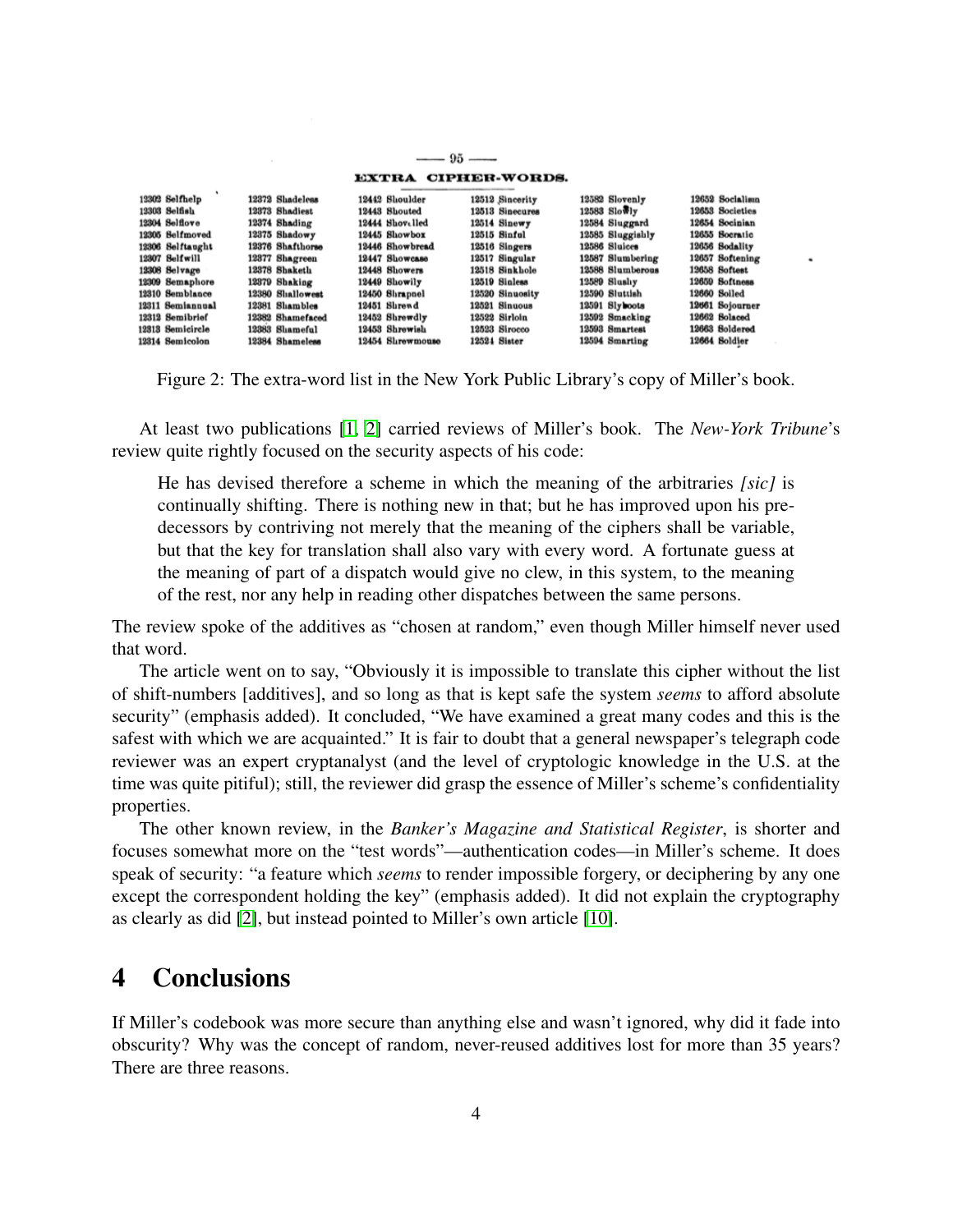First, as Kahn notes, codebooks succeeded or fell based on both extrinsic and intrinsic factors [\[9\]](#page-5-3): "The extrinsic factor is the salesmanship of the compiler, and this often outweighs everything else." Miller was a banker, not a telegrapher or a code compiler; if he didn't actively market his system, it was bound to be replaced by something else. Second, it arguably wasn't a very good codebook; there are too many individual words and too few phrases. Miller himself wrote of "the system of 'packing' long sentences each into one representative word, so as to save expense in 'cabling'" [\[10\]](#page-5-4). In an era when codebooks were important enough that general circulation newspapers like the *New-York Tribune* deemed them worthy of book reviews (and this review was in a column along with a number of books aimed at general readers), there would have been many other choices.

Third, though, one-time pads are very hard to use in practice. Absent a serious threat model and absent a clientele that had sufficient knowledge of cryptology to understand its advantages the one-time pad was probably a disadvantage. There was probably a cryptologic problem—Miller wrote that the "deciphering [cryptanalysis] of important messages has been common, and sometimes has produced serious results. Among businessmen the topic is of daily importance"—but in the many-to-many world of bank transactions, one-time pads were probably the wrong solution. Governments could have used it, but the U.S. government was notoriously bad at cryptology.

The new information is interesting for the light it sheds on what Miller knew, and on whether or not his codebook was actually used. His understanding of the threats and of his system's security were deeper than had been supposed.

Miller's threat model goes a long way to explaining his desire for non-repetition and hence nonreuse. Additives were not new; they go back to the very first telegraph codebook [\[13\]](#page-6-0). However, the combination of reuse of an additive, repeated use of a codeword, and the probable plaintext he assumed would be available did add up to a threat, one that was exacerbated because the commercial codebooks of the day were generally one-part. Still, Miller took an unprecedented step beyond the common practice of using a repeating sequence of numbers, a notion that was proposed quite early [\[13\]](#page-6-0). The newly discovered documents do not shed any light on what led him to this insight.

Miller's use of modular arithmetic is less surprising. Anyone trying to use additives in the real world would encounter the question of how to encrypt the last few entries; wrapping around is the obvious answer (though [\[13\]](#page-6-0) had a more convoluted scheme that would have led to ambiguous decryptions). For example, Slater's 1870 confidentiality code [\[12\]](#page-6-1) said, "where the result exceeds 25000 [the size of his codeword space], deduct that number, or, in other words, commence the alphabet again." Bloomer, in 1874, also realized this, though his solution was less clearly expressed [\[6\]](#page-5-10):

To put the above sentences into a cipher word, it may be done by the sender adding, and the receiver deducting, or by the sender deducting, and the receiver adding; that is, counting a certain number of words forward or backward. . . To deduct from the first part, the last numbers will furnish the balance, and to add to the end, the first words will be the continuation.

The motivation for the randomness requirement remains quite unknown. It is a subtle point; the need for it is clearest to cryptanalysts, and there is as yet no evidence for Miller having any background in the subject. That said, this plus his concern about probable plaintext attacks does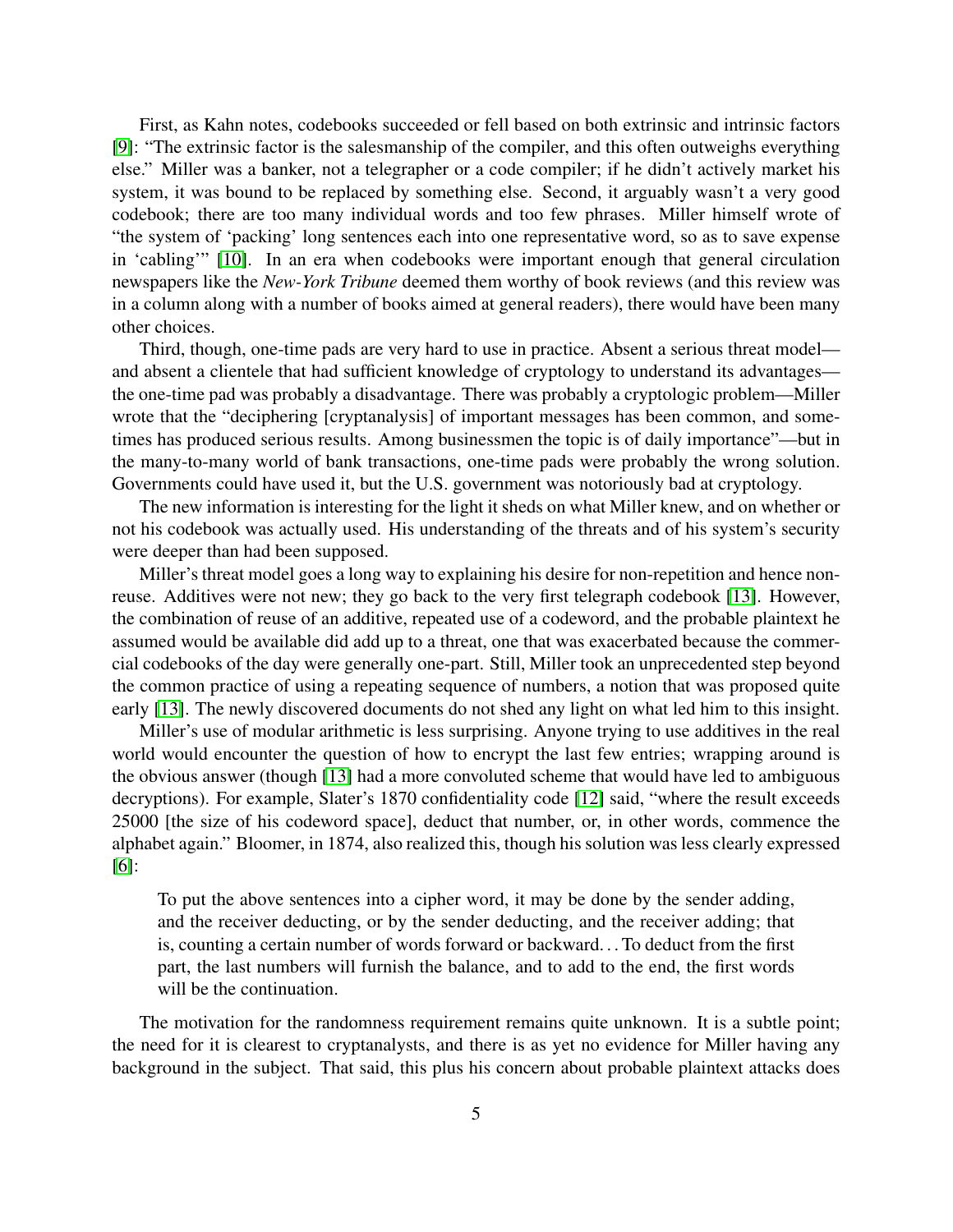suggest some familiarity with cryptanalysis, either from his military background or perhaps from his conversations with the Sacramento Wells, Fargo agent and their concerns about rogue telegraph operators [\[4\]](#page-5-0).

Finally, I also have no new information on whether or not Miller's ideas reached Mauborgne, perhaps via Parker Hitt. From a historical perspective, this is probably the most important question.

### References

- <span id="page-5-8"></span>1. Book notices. *The Bankers' Magazine and Statistical Register*, 37(4):306, October 1882. Book review. URL: <http://search.proquest.com/docview/124425916>.
- <span id="page-5-9"></span>2. New publications. *New-York Tribune*, page 6, October 6, 1882. Book review. URL: [http:](http://search.proquest.com/docview/573003445) [//search.proquest.com/docview/573003445](http://search.proquest.com/docview/573003445).
- <span id="page-5-6"></span>3. *Official Cipher*. 1893? Apparent private cipher book, with numbered copies held by several California notables. Copy consulted is in the Huntington Library.
- <span id="page-5-0"></span>4. Steven M. Bellovin. Frank Miller: Inventor of the one-time pad. *Cryptologia*, 35(3):203– 222, July 2011. An earlier version is available as technical report CUCS-009-11. URL: <http://dx.doi.org/10.1080/01611194.2011.583711>.
- <span id="page-5-2"></span>5. Steven M. Bellovin. Vernam, Mauborgne, and Friedman: The one-time pad and the index of coincidence. In Peter Y. A. Ryan, David Naccache, and Jean-Jacques Quisquater, editors, *The New Codebreakers: Essays Dedicated to David Kahn on the Occasion of His 85th Birthday*. Springer, 2016.
- <span id="page-5-10"></span>6. J. G. Bloomer. *Bloomer's Commercial Cryptograph: A Telegraph Code and Double Index— Holocryptic Cipher*. A. Roman & Co., San Francisco, 1874. URL: [http://books.](http://books.google.com/books?id=90UKAAAAIAAJ) [google.com/books?id=90UKAAAAIAAJ](http://books.google.com/books?id=90UKAAAAIAAJ).
- <span id="page-5-7"></span>7. Robert Brauneis. Private communication, November 24, 2016.
- <span id="page-5-5"></span>8. William F. Friedman. Differential primary keys in cryptography. In *Item 1056, William F. Frieman Collection, George Marshall Foundation Library, Lexingon, VA*. Although the actual manuscript was created no earlier than 1924, it contains a typed headnote saying that it was based on materials prepared at Riverbank in 1920.
- <span id="page-5-3"></span>9. David Kahn. *The Codebreakers*. Macmillan, New York, 1967.
- <span id="page-5-4"></span>10. Frank Miller. Cipher telegrams. *The Bankers' Magazine and Statistical Register*, 36(9):662, March 1882. URL: <http://search.proquest.com/docview/124403296/>.
- <span id="page-5-1"></span>11. Frank Miller. *Telegraphic code to Insure Privacy and Secrecy in the Transmission of Telegrams*. Charles M. Cornwell, New York, 1882. Google graciously scanned this book at my request. URL: [http://books.google.com/books?id=tT9WAAAAYAAJ&pg=](http://books.google.com/books?id=tT9WAAAAYAAJ&pg=PA1#v=onepage&q&f=false) [PA1#v=onepage&q&f=false](http://books.google.com/books?id=tT9WAAAAYAAJ&pg=PA1#v=onepage&q&f=false).